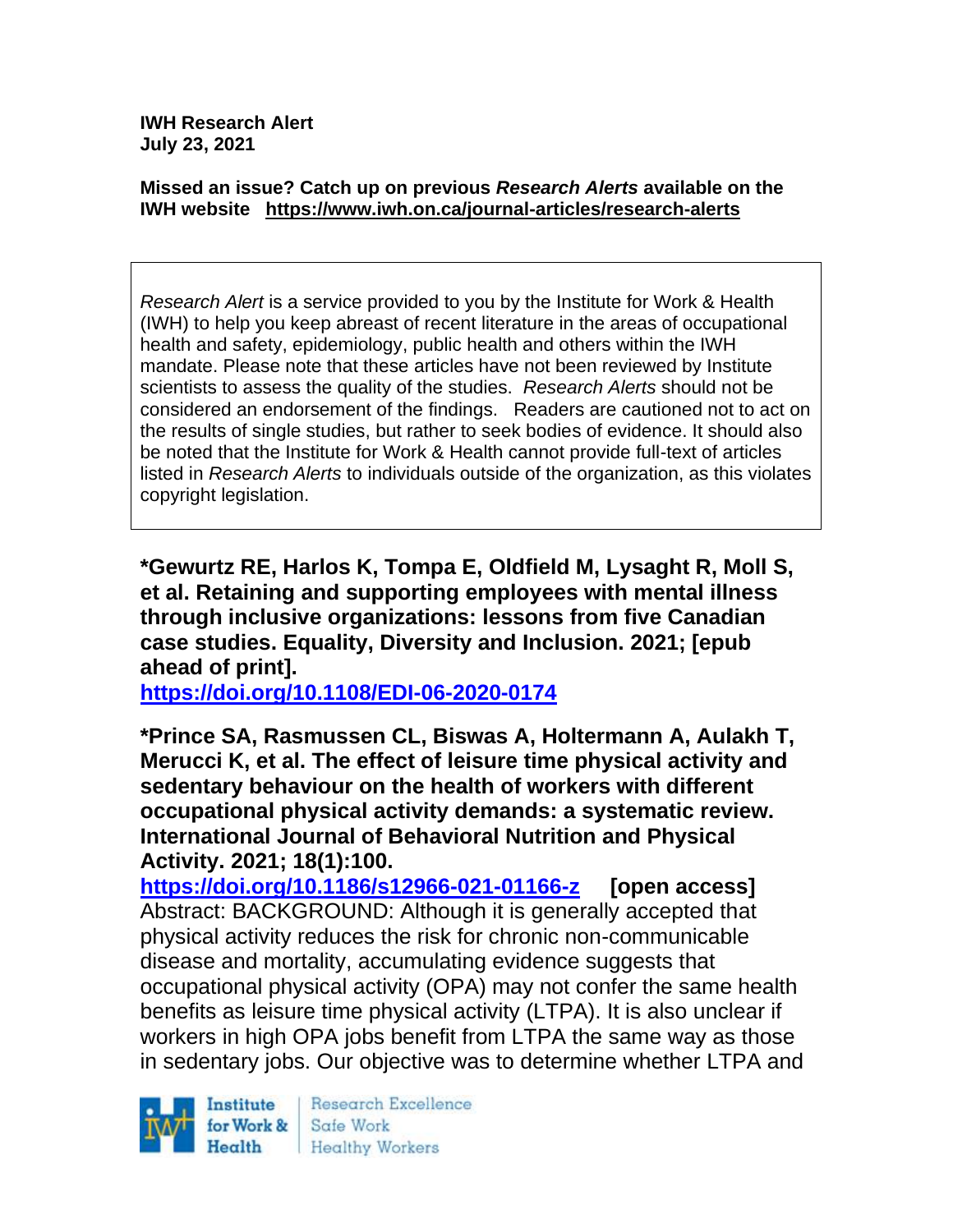leisure time sedentary behaviour (LTSB) confer the same health effects across occupations with different levels of OPA. METHODS: Searches were run in Medline, Embase, PsycINFO, ProQuest Public Health and Scopus from inception to June 9, 2020. Prospective or experimental studies which examined the effects of LTPA or LTSB on all-cause and cardiovascular mortality and cardiovascular disease, musculoskeletal pain, diabetes, metabolic syndrome, arrhythmias and depression among adult workers grouped by OPA (low OPA/sitters, standers, moderate OPA/intermittent movers, high OPA/heavy labourers)were eligible. Results were synthesized using narrative syntheses and harvest plots, and certainty of evidence assessed with GRADE. RESULTS: The review includes 38 papers. Across all outcomes, except cardiovascular mortality, metabolic syndrome and atrial fibrillation, greater LTPA was consistently protective among low OPA, but conferred less protection among moderate and high OPA. For cardiovascular mortality and metabolic syndrome, higher levels of LTPA were generally associated with similar risk reductions among all OPA groups. Few studies examined effects in standers and none examined effects of LTSB across OPA groups. CONCLUSIONS: Evidence suggests that LTPA is beneficial for all workers, but with larger risk reductions among those with low compared to high OPA jobs. This suggests that, in our attempts to improve the health of workers through LTPA, tailored interventions for different occupational groups may be required. More high-quality studies are needed to establish recommended levels of LTPA/LTSB for different OPA groups. PROTOCOL REGISTRATION: PROSPERO # CRD42020191708

**Blokzijl F, Onrust M, Dieperink W, Keus F, van der Horst ICC, Paans W, et al. Barriers that obstruct return to work after coronary bypass surgery: a qualitative study. Journal of Occupational Rehabilitation. 2021; 31(2):316-322. <https://doi.org/10.1007/s10926-020-09919-6> [open access]** Abstract: Purpose Coronary artery bypass grafting is the most frequently performed cardiac surgical procedure. Despite its benefits on survival and quality of life, it is associated with a considerable financial burden on society including sick leave. Our study aimed to explore the barriers that obstruct return to work after coronary artery bypass grafting. Methods We performed a qualitative study with in-

Institute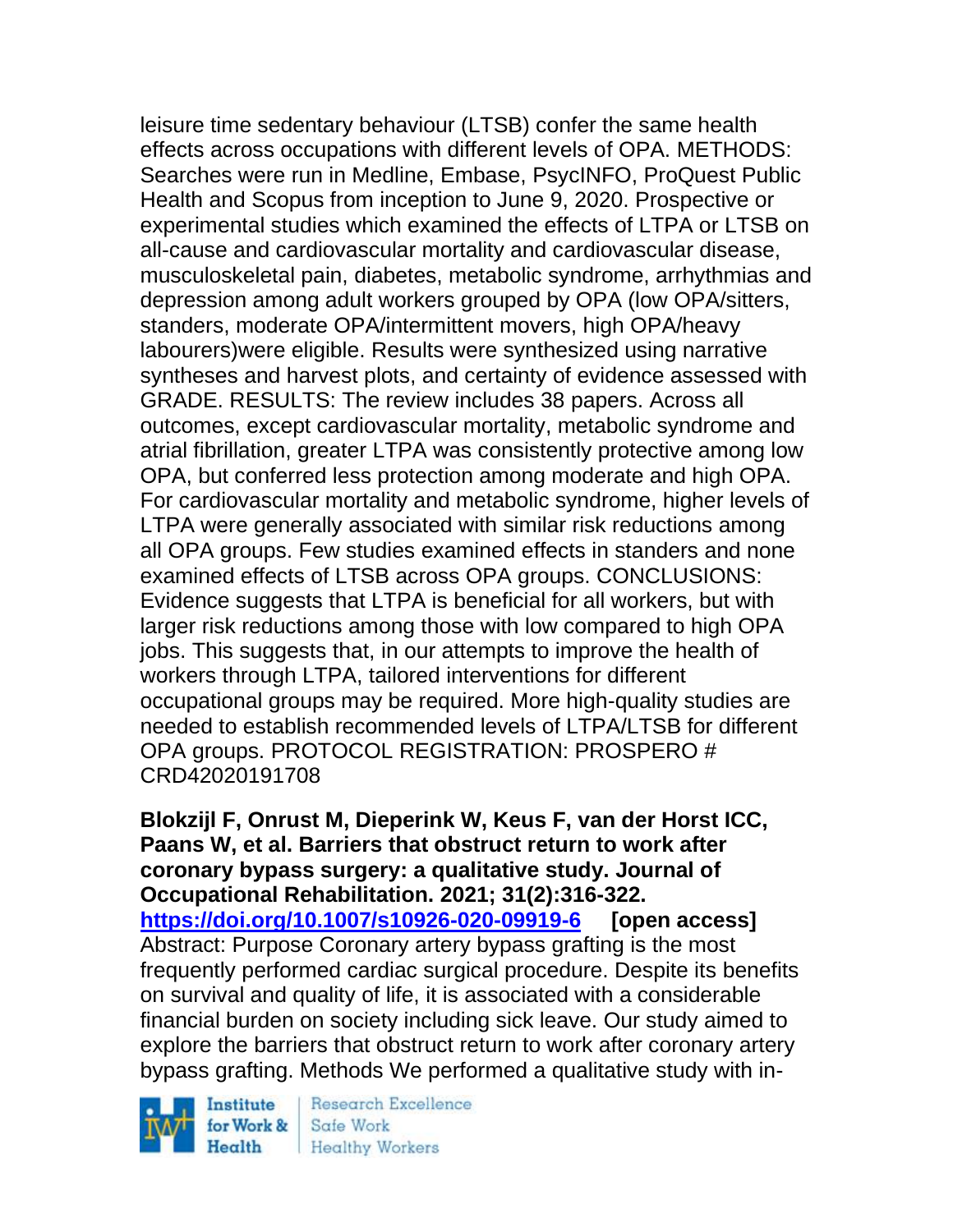depth interviewing of patients 6 months after their surgery. We included ten working patients and interviewed them and their spouses at home. The interviews were transcribed and two investigators independently searched the transcriptions for barriers that had obstructed return to work. Results Based on the interviews we were able to distinguish four main groups of barriers: 'personal', 'healthcare', 'work' and 'law & regulation.' The personal barriers were subgrouped in affective, physical, cognitive, social and individually determined factors. Conclusion In a qualitative study we showed that personal barriers as well as barriers regarding healthcare, work and law & regulation, were perceived by patients as important factors obstructing return to work after coronary artery bypass grafting. To overcome the identified barriers, the process of return to work could preferably be initiated during the hospital phase, started during cardiac rehabilitation, and coordinated by a case-managing professional

## **Carmona C, Baxter S, and Carroll C. Systematic review of the methodological literature for integrating qualitative evidence syntheses into health guideline development. Research Synthesis Methods. 2021; 12(4):491-505.**

#### **<https://doi.org/10.1002/jrsm.1483>**

Abstract: Guidelines produced by local, national and international bodies underpin clinical practice and healthcare services worldwide. For guidelines to be based on the best available evidence, it is critical that syntheses of both qualitative and quantitative evidence are used to inform decision-making. As methods for qualitative evidence syntheses (QES) develop, they are increasingly able to inform health guideline production. However, the process whereby this form of evidence is considered and incorporated tends to be unclear. This systematic review synthesized existing guidance concerning the use of QES in guideline development. Sources published in English that described or prescribed methods for incorporating QES into evidence-based health guidelines were eligible for inclusion. Seventeen relevant papers were identified. The literature indicates that there is a reasonable consensus about many stages of conducting a QES to inform guideline development. Areas needing further exploration include: the way that committees engage with QES; the usefulness of different QES methodologies; and

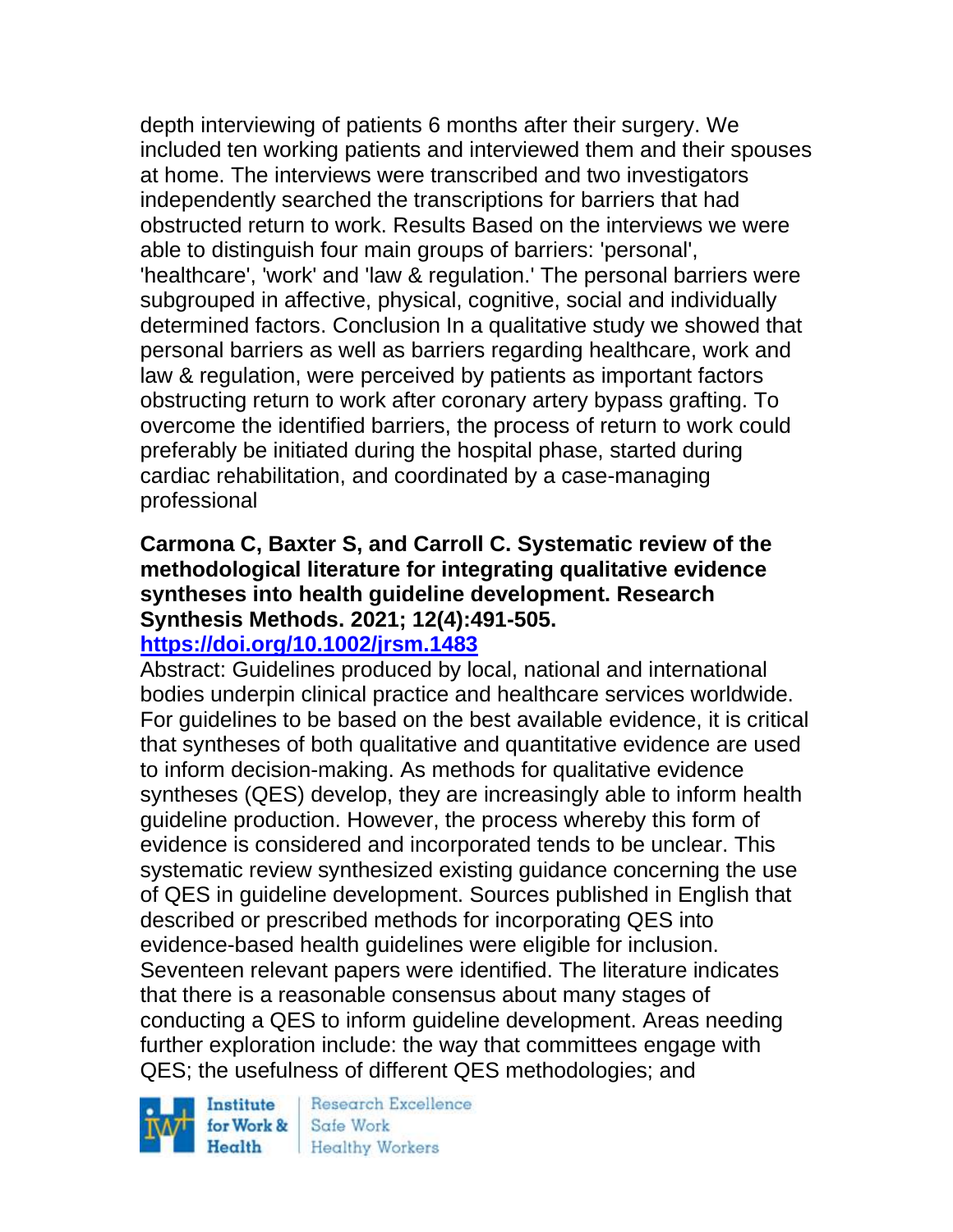understanding of how expert committees use evidence. Methods for producing QES for guideline committees tend to be similar to quantitative systematic review methods in terms of searching, quality appraisal, systematic management of data, and presentation of results. While this allows transparency and accountability, it could be argued that it is less "true" to the principles of being led by the data, which are fundamental to most qualitative research. Understanding the process of using QES to produce guidelines is critical to determining their validity and applicability, and to ensure that healthcare provision is based on the best available evidence

#### **Cawley J, Biener A, Meyerhoefer C, Ding Y, Zvenyach T, Smolarz BG, et al. Job absenteeism costs of obesity in the United States: national and state-level estimates. Journal of Occupational & Environmental Medicine. 2021; 63(7):565-573.**

**<https://doi.org/10.1097/JOM.0000000000002198> [open access]** Abstract: Objective: To estimate the causal effect of obesity on job absenteeism and the associated lost productivity in the United States, both nationwide and by state. Methods: We conducted a retrospective pooled cross-sectional analysis using the 2001 to 2016 Medical Expenditure Panel Survey and estimated two-part models of instrumental variables. Results: Obesity, relative to normal weight, raises job absenteeism due to injury or illness by 3.0 days per year (128%). Annual productivity loss due to obesity ranges from \$271 to \$542 (lower/upper bound) per employee with obesity, with national productivity losses ranging from \$13.4 to \$26.8 billion in 2016. Trends in state-level estimates mirror those at the national level, varying across states. Conclusions: Obesity significantly raises job absenteeism. Reductions in job absenteeism should be included when calculating the cost-effectiveness of interventions to prevent or reduce obesity among employed adults.

#### **Coutu MF, Durand MJ, Cote D, Tremblay D, Sylvain C, Gouin MM, et al. How does gender influence sustainable return to work following prolonged work disability? An interpretive description study. Journal of Occupational Rehabilitation. 2021; 31:552-569. <https://doi.org/10.1007/s10926-020-09953-4>**

Abstract: PURPOSE: A sustainable return to work (S-RTW) following prolonged work disability poses different challenges, depending on

Institute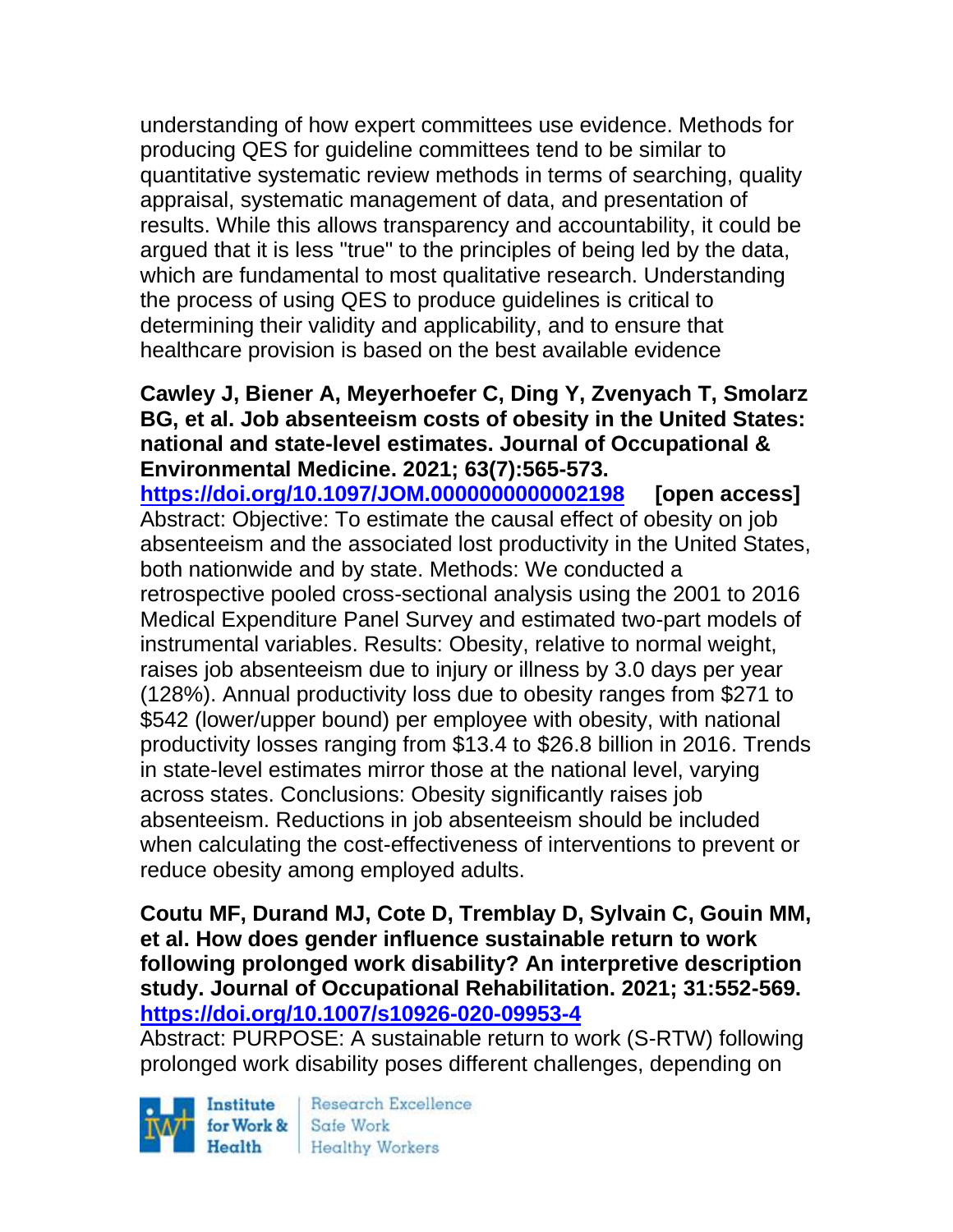gender. This article provides a synthesis of gender differences in the issues and factors influencing the S-RTW of workers following such a disability. METHODS: Using an interpretive description method, an integrative review was conducted of the literature on gender differences in S-RTW issues and factors associated with four major causes of work disability. The initial review concerned the 2000-2016 literature; it was subsequently updated for November 2016-March 2020. To explore and contextualise the results, four focus groups were held with stakeholders representing the workplace, insurance, and healthcare systems and workers. Qualitative thematic analysis was performed. RESULTS: A total of 47 articles were reviewed, and 35 stakeholders participated in the focus groups. The prevailing traditional gender roles were found to have a major gender-specific influence on the attitudes, behaviours, processes and outcomes associated with S-RTW. These differences related to the (1) cumulative workload, (2) work engagement, and (3) expressed and addressed needs. CONCLUSIONS: The results highlight the importance of taking into account both professional and personal aspects when integrating gender issues into the assessment of workers' needs and subsequently into interventions

#### **Fallucchi F, Gorges L, Machado J, Pieters A, and Suhrcke M. How to make universal, voluntary testing for COVID-19 work? A behavioural economics perspective. Health Policy. 2021; 125(8):972-980.**

**<https://doi.org/10.1016/j.healthpol.2021.05.003> [open access]** Abstract: Testing is widely seen as one core element of a successful strategy to curtail the COVID-19 pandemic and many countries have increased their efforts to provide testing at large scale. As most democratic governments refrain from enacting mandatory testing, a key emerging challenge is to increase voluntary participation. Using behavioural economics insights complemented with data from a novel survey in the US and a survey experiment in Luxembourg, we examine behavioural factors associated with the individual willingness to get tested (WTT). In our analysis, individual characteristics that correlate positively with WTT include age, altruism, conformism, the tendency to abide by government-imposed rules, concern about contracting COVID-19, and patience. Risk aversion, unemployment, and conservative political orientation correlate negatively with WTT.

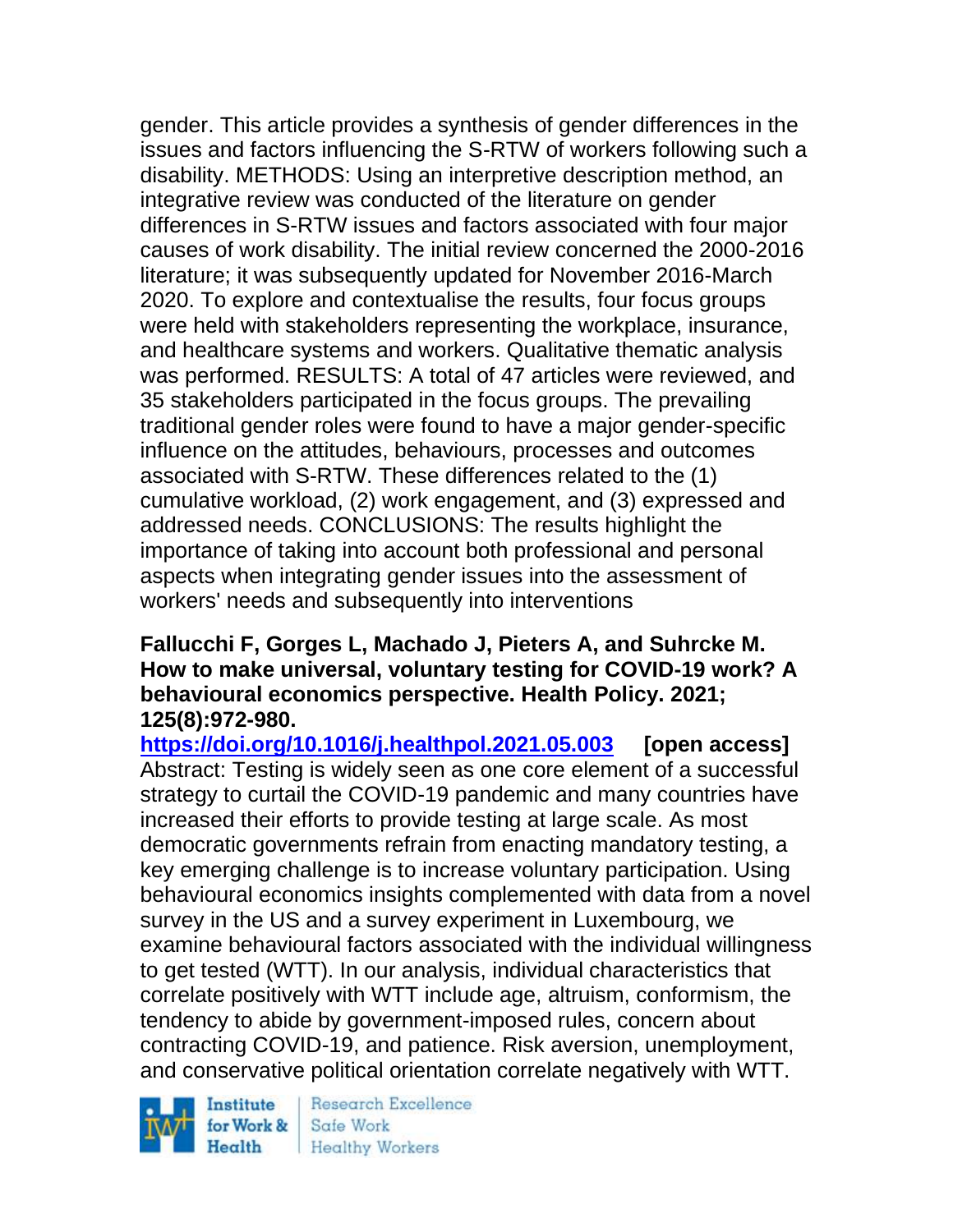Building on and expanding these insights may prove fruitful for policy to effectively raise people's propensity to get tested

**Gerding J, Peters C, Wegscheider W, Stranzinger J, Lessmann F, Pitzke K, et al. Metal exposure of workers during recycling of electronic waste: a cross-sectional study in sheltered workshops in Germany. International Archives of Occupational & Environmental Health. 2021; 94(5):935-944. <https://doi.org/10.1007/s00420-021-01651-9> [open access]** Abstract: OBJECTIVES: In Germany, the initial step of electronic waste (e-waste) recycling frequently takes place in sheltered workshops for physically and mentally handicapped workers (Werkstätten für behinderte Menschen (WfbM), in german language). E-waste recycling involves a potential risk of exposure to toxic metals. Therefore, we assessed the occupational exposure of recycling workers to toxic metals to identify potential health risks and insufficient protective measures. METHODS: We used a combined air- and bio-monitoring approach to determine exposure of recycling workers to toxic metals. Air and urine samples were collected in five sheltered workshops in Germany and were analysed for their content of aluminium, antimony, arsenic, beryllium, cadmium, chromium, cobalt, mercury and nickel. Results were compared to German and international occupational limit values and to metal exposures of workers in conventional e-waste recycling firms. RESULTS: Exposure of recycling workers in five German sheltered workshops to the studied metals and their compounds was below German and international occupational limit values across all facilities studied considering both air and urine samples. Workers in the present study were not exposed to higher amounts of toxic metals than workers in conventional e-waste recycling firms. CONCLUSION: This is the first study on toxic metal exposure of recycling workers in sheltered workshops. The results of this study revealed a low occupational exposure of e-waste recycling workers to toxic metals in this type of enterprises. Current work methods and safety measures provide the workers with adequate protection

**Gragnano A, Villotti P, Lariviere C, Negrini A, and Corbiere M. A systematic search and review of questionnaires measuring individual psychosocial factors predicting return to work after** 

Institute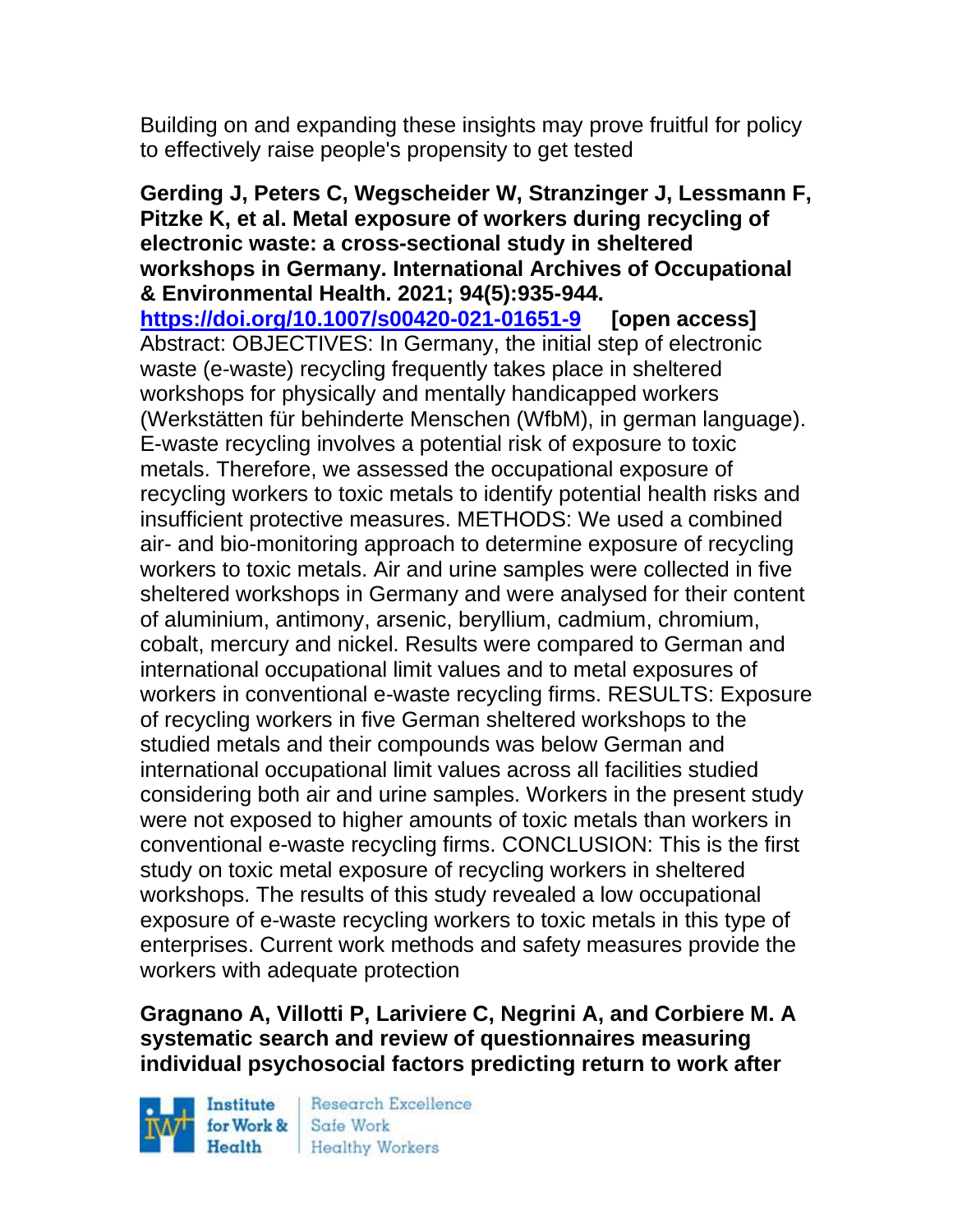## **musculoskeletal and common mental disorders. Journal of Occupational Rehabilitation. 2021; 31:491-511.**

**<https://doi.org/10.1007/s10926-020-09935-6> [open access]** Abstract: Purpose Individual psychosocial factors are crucial in the return to work (RTW) process of workers with musculoskeletal disorders (MSDs) and common mental disorders (CMDs). However, the quality and validity of the questionnaires used to measure these factors have rarely been investigated. The present systematic search and literature review aims at identifying, categorizing, and evaluating the questionnaires (measurement tools) used to measure individual psychosocial factors related to the perception of the personal condition and motivation to RTW that are predictive of successful RTW among workers with MSDs or CMDs. Methods Through a systematic search on PubMed, Web of Science, and PsycINFO library databases and grey literature, we identified the individual psychosocial factors predictive of successful RTW among these workers. Then, we retrieved the questionnaires used to measure these factors. Finally, we searched for articles validating these questionnaires to describe them exhaustively from a psychometric and practical point of view. Results: The review included 76 studies from an initial pool of 2263 articles. Three common significant predictors of RTW after MSDs and CMDs emerged (i.e., RTW expectations, RTW self-efficacy, and work ability), two significant predictors of RTW after MSDs only (i.e., work involvement and the self-perceived connection between health and job), and two significant predictors of RTW after CMDs only (i.e., optimism and pessimism). We analyzed 30 questionnaires, including eight multipleitem scales and 22 single-item measures. Based on their psychometric and practical properties, we evaluated one of the eight multiple-item scales as questionable and five as excellent. Conclusions: With some exceptions (i.e., self-efficacy), the tools used to measure individual psychosocial factors show moderate to considerable room for improvement

**Kee D. Comparison of OWAS, RULA and REBA for assessing potential work-related musculoskeletal disorders. International Journal of Industrial Ergonomics. 2021; 83:103140. <https://doi.org/10.1016/j.ergon.2021.103140>** 

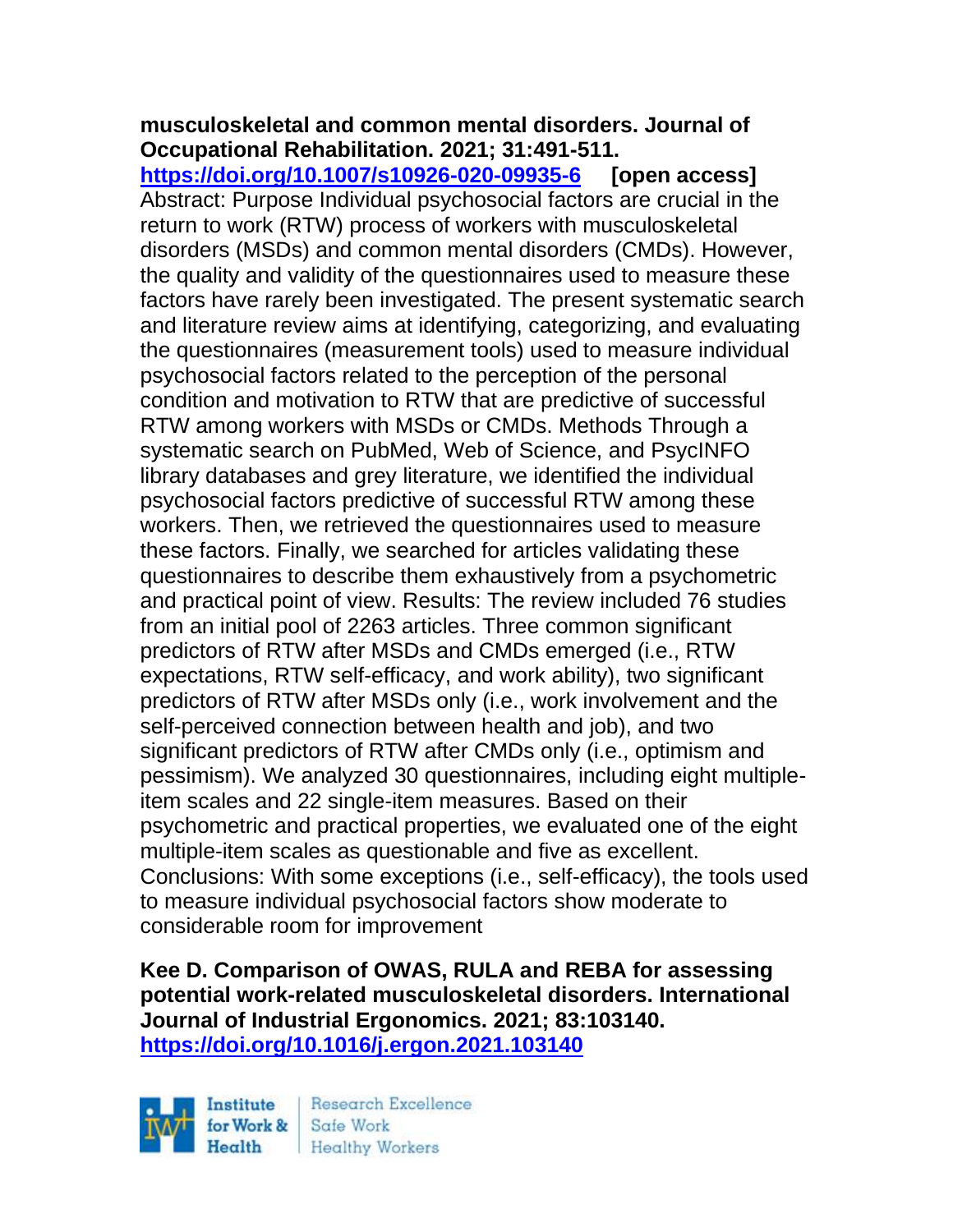#### **Lewkowski K, Ytterstad E, Pugliese MJ, McCausland K, Heyworth JS, Li IW, et al. Exposure to hand-arm vibration in the Australian workforce. Annals of Work Exposures and Health. 2021; 65(6):659-667.**

## **<https://doi.org/10.1093/annweh/wxaa121>**

Abstract: OBJECTIVE: To estimate the prevalence of hand-arm vibration (HAV) in Australian workplaces. METHODS: The Australian Workplace Exposure Survey (AWES)-Hearing was a cross-sectional telephone survey of Australian workers conducted in 2016-2017. Respondents were asked about the time spent using tools or performing tasks known to be associated with HAV during their most recent working day. We created a library of HAV magnitude levels for each tool/task and estimated each worker's daily HAV exposure level using standard formulae. We categorized each worker as to whether they exceeded the daily occupational limits of 2.5 and 5.0 m/s2. Results were extrapolated to the Australian working population using a raked weighting method. RESULTS: In our sample of 4991 workers, 5.4% of men and 0.7% of women exceeded the HAV action limit of 2.5 m/s2 on their most recent working day. We estimate that 3.8% of the Australian workforce exceeds the HAV limit of 2.5 m/s2 and 0.8% exceeds the 5 m/s2 limit. Men were more likely to exceed the HAV limits than women, as were those with trade qualifications, and those who worked in remote locations. Workers in the construction, farming, and automobile industries had the highest prevalence of HAV exposure. Tool groups that contributed to higher exposure levels included: compactors, rollers, and tampers; power hammers and jackhammers; and underground mining equipment. CONCLUSIONS: HAV is common in the Australian working population. Given the health risks associated with this exposure, reduction strategies and interventions should be developed, with engineering controls as the starting point for exposure reduction strategies

**Li X, Zhu R, Ye H, Jiang C, and Benslimane A. MetaInjury: metalearning framework for reusing the risk knowledge of different construction accidents. Safety Science. 2021; 140:105315. <https://doi.org/10.1016/j.ssci.2021.105315>** 

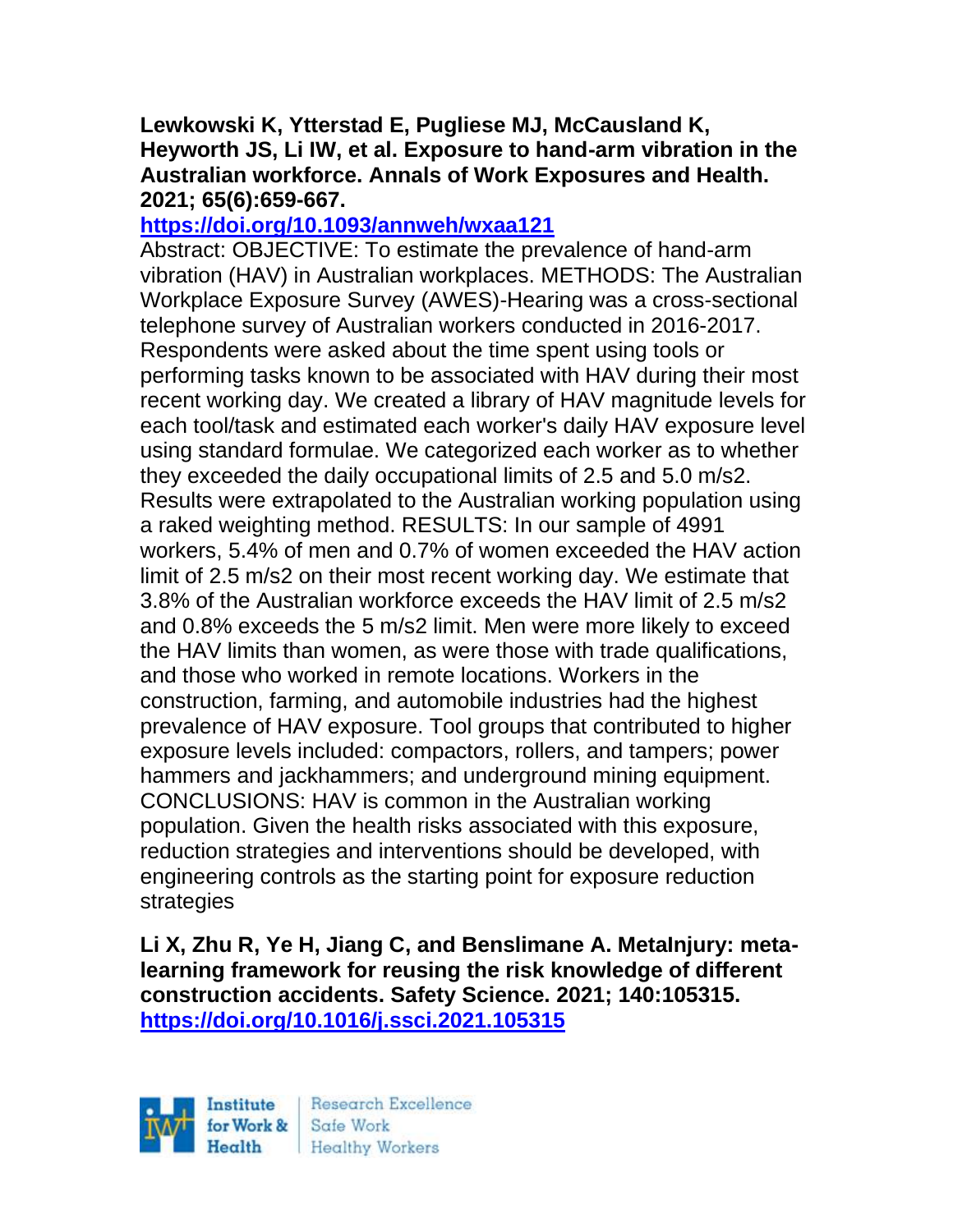**Murti M, Achonu C, Smith BT, Brown KA, Kim JH, Johnson J, et al. COVID-19 workplace outbreaks by industry sector and their associated household transmission, Ontario, Canada, January to June, 2020. Journal of Occupational & Environmental Medicine. 2021; 63(7):574-580.** 

**<https://doi.org/10.1097/JOM.0000000000002201> [open access]** Abstract: Objective: To analyze workplace outbreaks by industry sector in the first wave of the pandemic, and associated household cases. Methods: Number, size, and duration of outbreaks were described by sector, and outbreak cases were compared to sporadic cases in the same time frame. Address matching identified household cases with onset  $=2$  days before,  $=2$  days after, or within 1 day of the workplace outbreak case. Results: There were 199 outbreaks with 1245 cases, and 68% of outbreaks and 80% of cases belonged to (1) Manufacturing, (2) Agriculture, Forestry, Fishing, Hunting, (3) Transportation and Warehousing. There were 608 household cases associated with 339 (31%) outbreak cases, increasing the burden of illness by 56%. Conclusions: Workplace outbreaks primarily occurred in three sectors. Prevention measures should target industry sectors at risk to prevent spread in and out of the workplace.

**Nusselder WJ, Rubio Valverde J, Bopp M, Bronnum-Hansen H, Deboosere P, Kalediene R, et al. Determinants of inequalities in years with disability: an international-comparative study. European Journal of Public Health. 2021; 31(3):527-533. <https://doi.org/10.1093/eurpub/ckaa194> [open access]** Abstract: Background: Persons with a lower socioeconomic position spend more years with disability, despite their shorter life expectancy, but it is unknown what the important determinants are. This study aimed to quantify the contribution to educational inequalities in years with disability of eight risk factors: father's manual occupation, low income, few social contacts, smoking, high alcohol consumption, high body-weight, low physical exercise and low fruit and vegetable consumption. Methods: We collected register-based mortality and survey-based disability and risk factor data from 15 European countries covering the period 2010-14 for most countries. We calculated years with disability between the ages of 35 and 80 by education and gender using the Sullivan method, and determined the hypothetical effect of changing the prevalence of each risk factor to

Institute for Work & Health

**Research Excellence** Safe Work **Healthy Workers**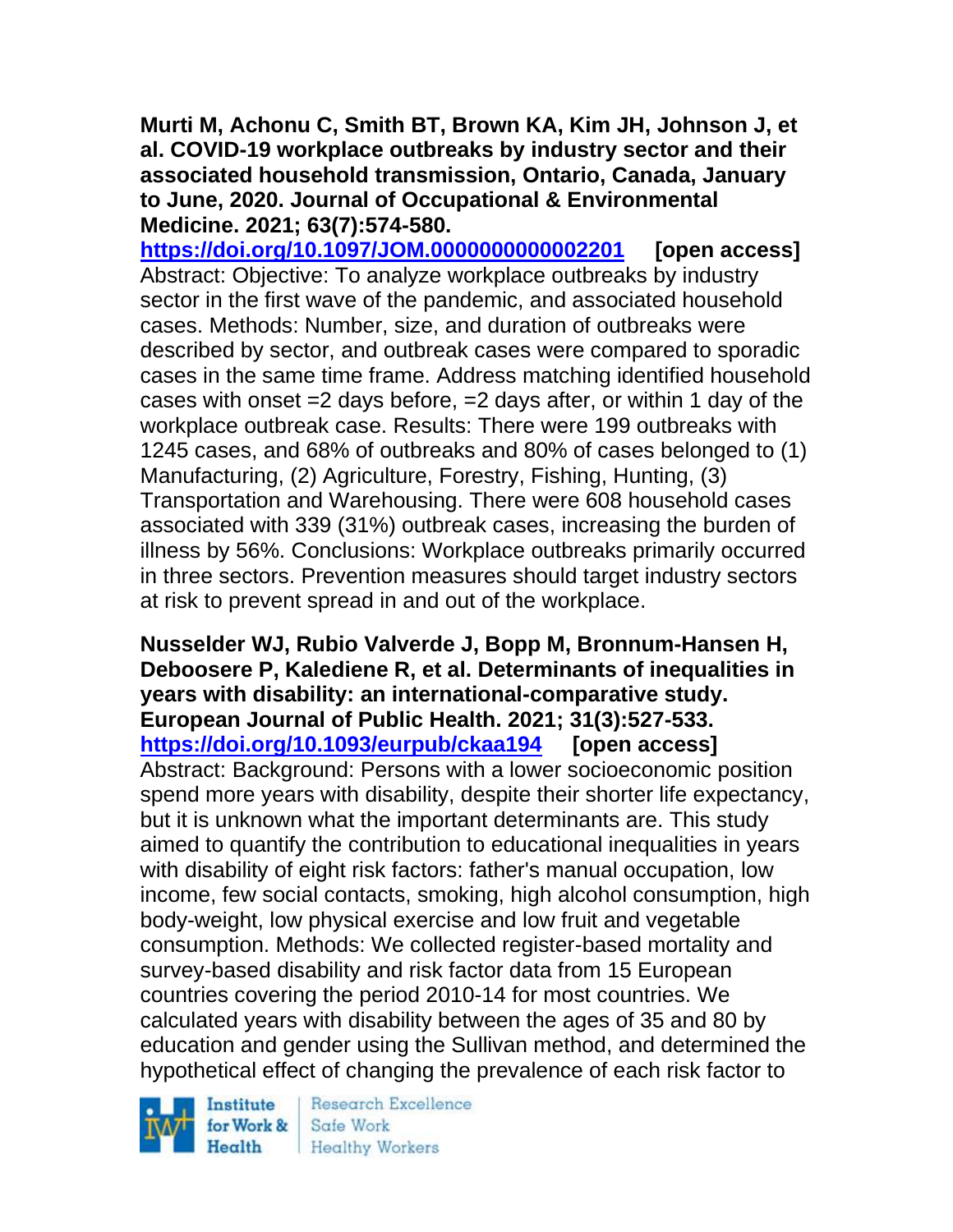the prevalence observed among high educated ('upward levelling scenario'), using Population Attributable Fractions. Results: Years with disability among low educated were higher than among high educated, with a difference of 4.9 years among men and 5.5 years among women for all countries combined. Most risk factors were more prevalent among low educated. We found the largest contributions to inequalities in years with disability for low income (men: 1.0 year; women: 1.4 year), high body-weight (men: 0.6 year; women: 1.2 year) and father's manual occupation (men: 0.7 year; women: 0.9 year), but contributions differed by country. The contribution of smoking was relatively small. Conclusions: Disadvantages in material circumstances (low income), circumstances during childhood (father's manual occupation) and high body-weight contribute to inequalities in years with disability.

**Peng L and Chan AHS. Influential factors associated with construction managers' propensity to implement safety measures for older workers. Safety Science. 2021; 141:105349. <https://doi.org/10.1016/j.ssci.2021.105349>** 

**Pihlajamaki M, Arola H, Ahveninen H, Ollikainen J, Korhonen M, Nummi T, et al. Subjective cognitive complaints and permanent work disability: a prospective cohort study. International Archives of Occupational & Environmental Health. 2021; 94(5):901-910.** 

**<https://doi.org/10.1007/s00420-020-01643-1> [open access]** Abstract: Purpose: Work disability (WD) is a medico-legal concept that refers to disability benefits (DB) granted due to diseases. We assessed whether subjective cognitive complaints (SCC)-presenting as self-rated difficulties of concentration, memory, clear thinking, and decision making-predict permanent WD in knowledge-intensive occupations. Methods: In this prospective cohort study with up to 7 year follow-up, we combined the SCC questionnaire results with reliable registry data on the DBs of 7161 professional/managerial employees (46% females). We excluded employees who were on long-term sickness absence (SA) or had received a DB at baseline. The exposure variable was the presence of SCC. Age and SA before the questionnaire as a proxy measure of general health were treated as confounders and the analyses were conducted by gender. The

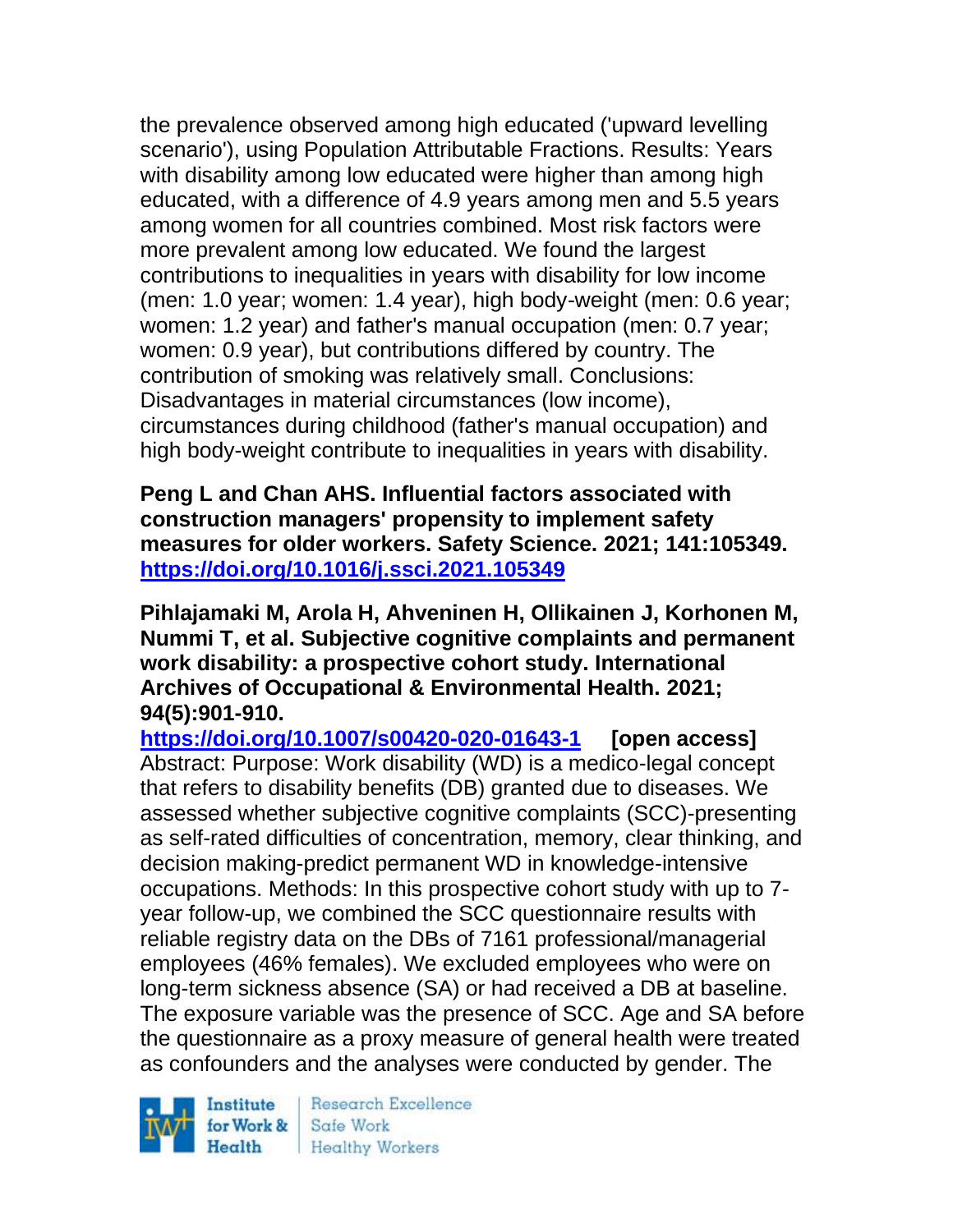outcome variable was a granted DB. The cumulative incidence function illustrates the difference between SCC categories, and the Fine-Gray model estimates the predictors of WD during the 8-year follow-up. Results: The annual incidence of DB was 0.15% in the entire cohort: 0.18% among the females, and 0.12% among the males ( $p = 0.795$ ). The most common primary reasons for permanent WD were mental (36%) and musculoskeletal (20%) disorders. SCC predicted DB in both genders when controlling for age and prior SA. Hazard ratios were 2.9 with a 95% confidence interval 1.4-6.0 for the females and 3.7 (1.8-7.9) for the males. Conclusion: Subjective cognitive complaints predict permanent WD in knowledge-intensive occupations. This finding has implications for supporting work ability and preventing work disability among employees with cognitively demanding tasks.

#### **Russo F, De Salvatore S, Ambrosio L, Vadala G, Fontana L, Papalia R, et al. Does workers' compensation status affect outcomes after lumbar spine surgery? A systematic review and meta-analysis. International Journal of Environmental Research and Public Health. 2021; 18(11):6165.**

**<https://doi.org/10.3390/ijerph18116165> [open access]** Abstract: Low back pain (LBP) is currently the leading cause of disability worldwide and the most common reason for workers' compensation (WC) claims. Studies have demonstrated that receiving WC is associated with a negative prognosis following treatment for a vast range of health conditions. However, the impact of WC on outcomes after spine surgery is still controversial. The aim of this meta-analysis was to systematically review the literature and analyze the impact of compensation status on outcomes after lumbar spine surgery. A systematic search was performed on Medline, Scopus, CINAHL, EMBASE and CENTRAL databases. The review included studies of patients undergoing lumbar spine surgery in which compensation status was reported. Methodological quality was assessed through ROBINS-I and quality of evidence was estimated using the GRADE rating. A total of 26 studies with a total of 2668 patients were included in the analysis. WC patients had higher postoperative pain and disability, as well as lower satisfaction after surgery when compared to those without WC. Furthermore, WC patients demonstrated to have a delayed return to work. According to

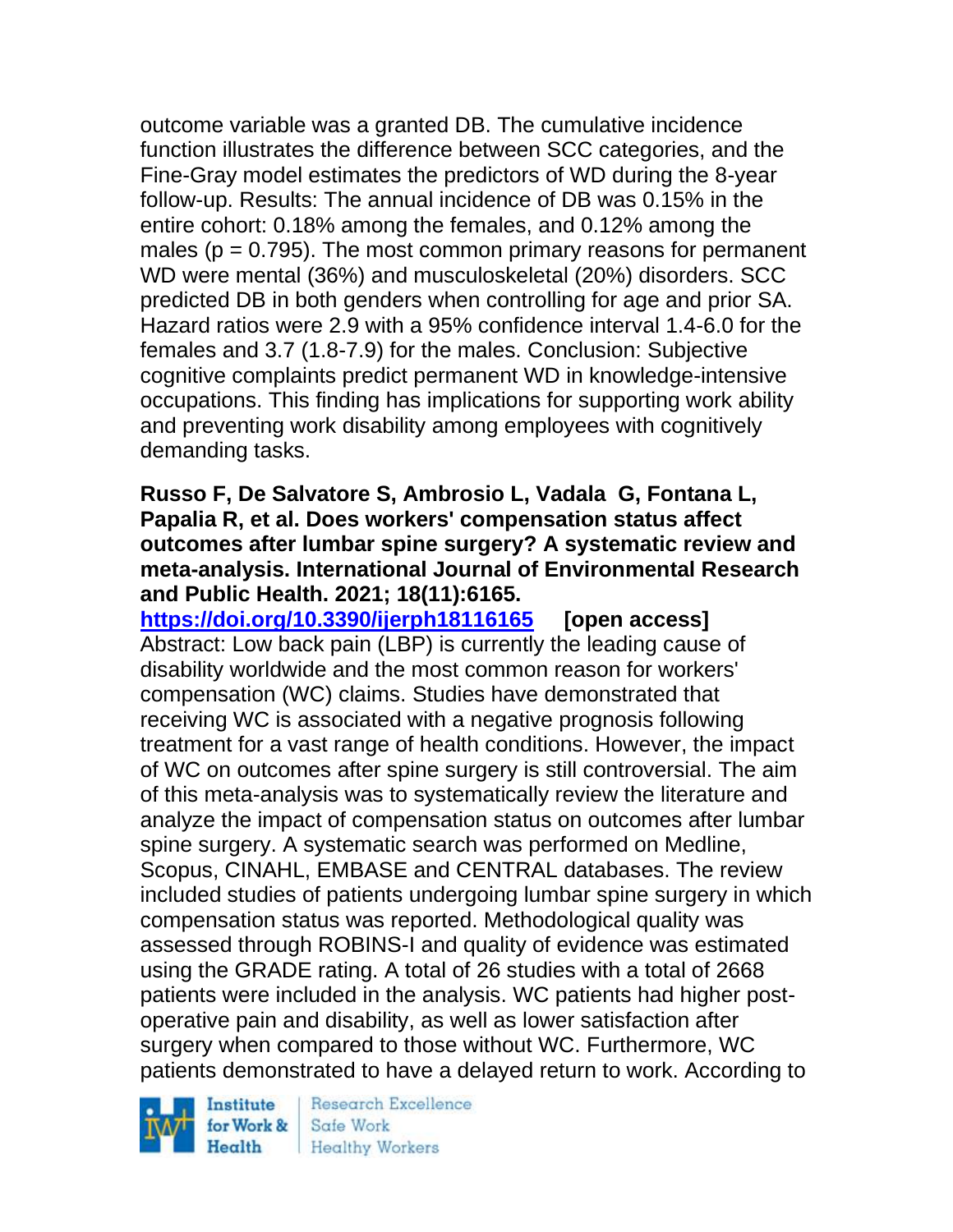our results, compensation status is associated with poor outcomes after lumbar spine surgery. Contextualizing post-operative outcomes in clinical and work-related domains helps understand the multifactorial nature of the phenomenon

## **Salmi I, Pietilainen V, and Syvajarvi A. The experience qualities approach to leadership and employee well-being. Nordic Journal of Working Life Studies. 2021; 11(2):3-23.**

**<https://doi.org/10.18291/njwls.122593> [open access]** Abstract: A phenomenological psychology approach in organizational studies has been somewhat overlooked, particularly in research on leadership and employee well-being. This study presents a new way of examining leadership and employee well-being. A novel experience qualities approach was utilized with the aim of revealing the authentic structure of human experiences, particularly experience qualities such as emotions, knowledge, and assumptions. This study investigated the role of leadership in creating employee well-being experiences in a professional organization. The data were collected from 23 in-depth interviews conducted with company leaders and employees in Finland and then analyzed using the phenomenological method. The results indicated affirmative similarities and differences (experience domains) in experience qualities of well-being between leaders and employees. By identifying different experience qualities of well-being, leaders can promote their own and employees' wellbeing more precisely and effectively. Practical implications for leaders are discussed.

#### **Shields M, Dimov S, Kavanagh A, Milner A, Spittal MJ, and King TL. How do employment conditions and psychosocial workplace exposures impact the mental health of young workers? A systematic review. Social Psychiatry and Psychiatric Epidemiology. 2021; 56(7):1147-1160.**

**<https://doi.org/10.1007/s00127-021-02077-x> [open access]** Abstract: Purpose: To assess the quality of the research about how employment conditions and psychosocial workplace exposures impact the mental health of young workers, and to summarize the available evidence. Methods: We undertook a systematic search of three databases using a tiered search strategy. Studies were included if they: (a) assessed employment conditions such as

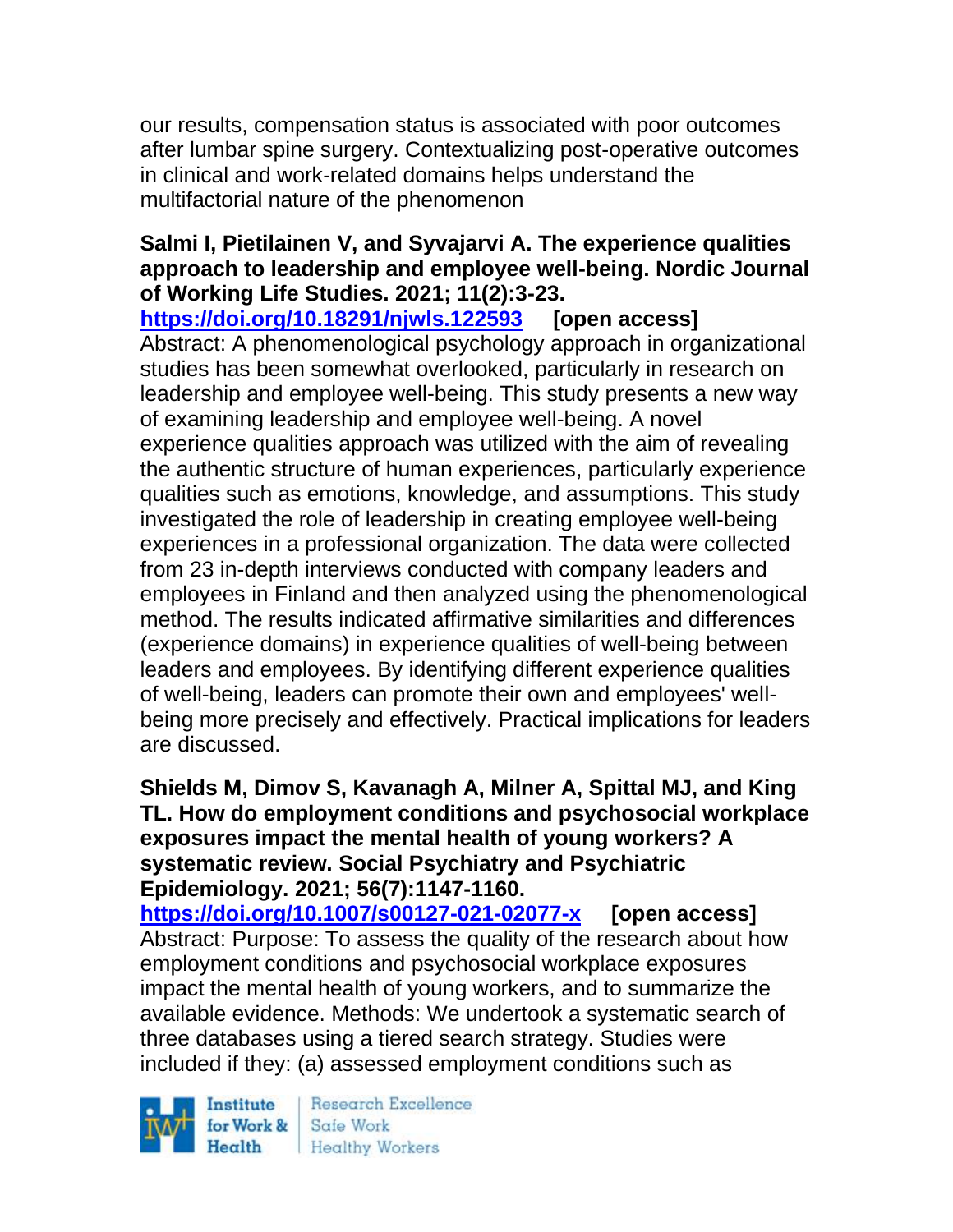working hours, precarious employment, contract type, insecurity, and flexible work, or psychosocial workplace exposures such as violence, harassment and bullying, social support, job demand and control, effort-reward imbalance, and organizational justice; (b) included a validated mental health measure; and (c) presented results specific to young people aged = 30 years or were stratified by age group to provide an estimate for young people aged = 30 years. The quality of included studies was assessed using the Risk of Bias in Nonrandomized Studies of Exposures (ROBINS-E) tool. Results: Nine studies were included in the review. Four were related to employment conditions, capturing contract type and working hours. Five studies captured concepts relevant to psychosocial workplace exposures including workplace sexual harassment, psychosocial job quality, work stressors, and job control. The quality of the included studies was generally low, with six of the nine at serious risk of bias. Three studies at moderate risk of bias were included in the qualitative synthesis, and results of these showed contemporaneous exposure to sexual harassment and poor psychosocial job quality was associated with poorer mental health outcomes among young workers. Longitudinal evidence showed that exposure to low job control was associated with incident depression diagnosis among young workers. Conclusions: The findings of this review illustrate that even better studies are at moderate risk of bias. Addressing issues related to confounding, selection of participants, measurement of exposures and outcomes, and missing data will improve the quality of future research in this area and lead to a clearer understanding of how employment conditions and psychosocial workplace exposures impact the mental health of young people. Generating high-quality evidence is particularly critical given the disproportionate impact of COVID-19 on young people's employment. In preparing for a postpandemic world where poor-quality employment conditions and exposure to psychosocial workplace exposures may become more prevalent, rigorous research must exist to inform policy to protect the mental health of young workers.

**Wadhen V and Cartwright T. Feasibility and outcome of an online streamed yoga intervention on stress and wellbeing of people working from home during COVID-19. Work. 2021; 69(2):331-349.** 

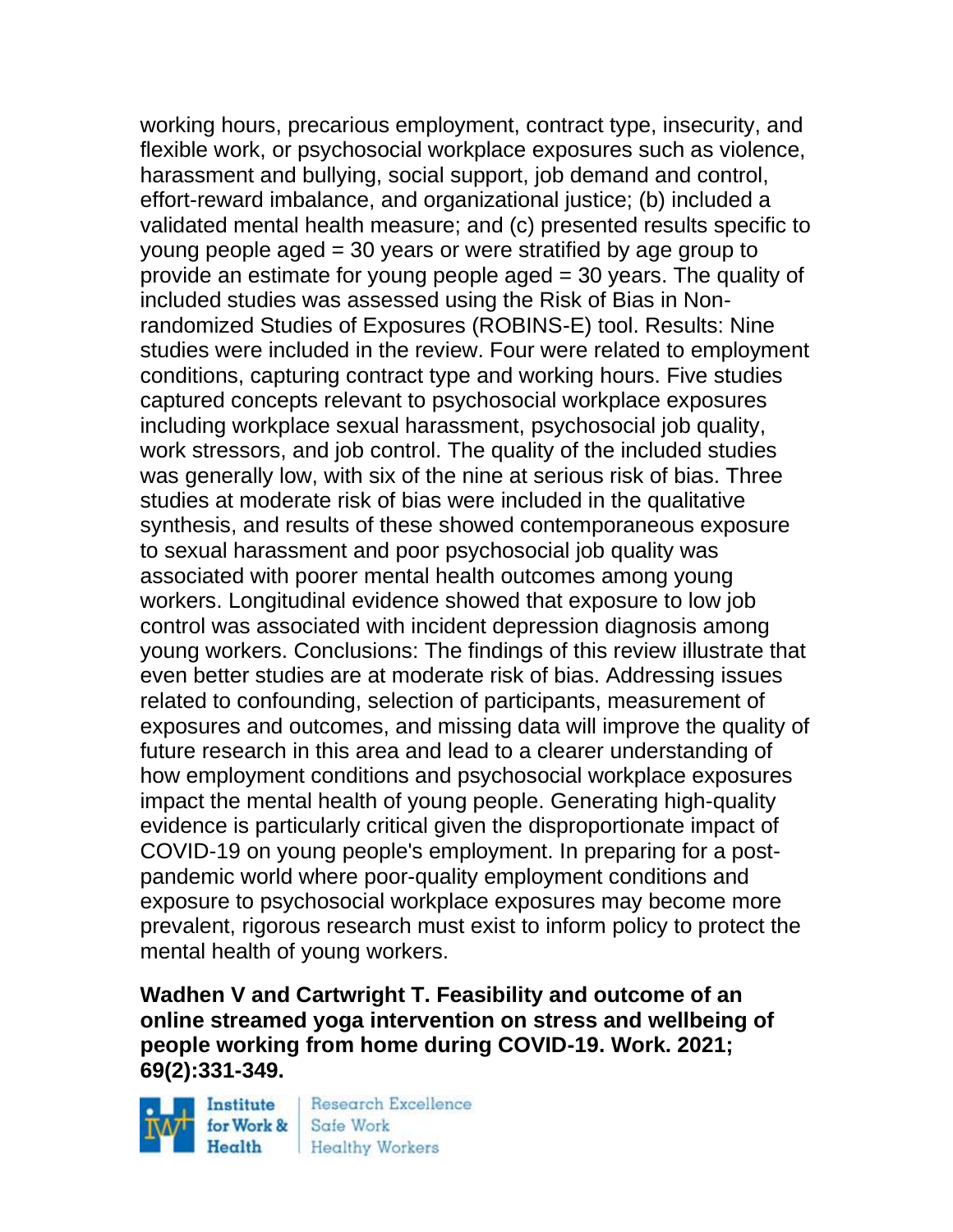# **<https://doi.org/10.3233/WOR-205325>**

Abstract: Background: The outbreak of COVID-19 and its associated measures has resulted in a sizeable working population transitioning to working from home (WFH), bringing additional challenges, and increasing work-related stress. Research has indicated that yoga has promising potential in reducing stress in the workplace. However, there are very few studies exploring the impact of online streamed yoga on stress management for people-WFH. Objective: To investigate the feasibility and outcome of an online streamed yoga intervention on stress and wellbeing of people-WFH during COVID-19. Methods: A six-week pilot randomized controlled trial (RCT) yoga intervention was designed with yoga ( $n = 26$ ) and a wait-list control group ( $n = 26$ ). A mixed two-way ANOVA was used to assess changes in standardised outcome measures at baseline and postintervention. Likert and open-ended questions assessed enjoyment, acceptability and perceived benefits of the program, which were analysed thematically. Results: Compared with the control, the yoga group reported significant improvements in perceived stress, mental wellbeing, depression and coping self-efficacy, but not stress and anxiety. Participants experienced physical and mental health benefits and reported high acceptability and enjoyment of the intervention. Conclusions: An online yoga intervention can help people WFH manage stress and enhance wellbeing and coping abilities.

#### **Wong J, Kallish N, Crown D, Capraro P, Trierweiler R, Wafford QE, et al. Job accommodations, return to work and job retention of people with physical disabilities: a systematic review. Journal of Occupational Rehabilitation. 2021; 31:474-490. <https://doi.org/10.1007/s10926-020-09954-3>**

Abstract: Purpose We aimed to identify job accommodations that help persons with physical disabilities maintain or return to work and explore the barriers and facilitators that influence the provision and reception of job accommodations. Methods We conducted a systematic review using the Preferred Reporting Items for Systematic Reviews and Meta-Analyses (PRISMA) guidelines. The review was registered in PROSPERO (CRD42019129645). The search strategy incorporated keywords describing physical disabilities, employerapproved job accommodations, and employment retention or return to work approaches. We searched MEDLINE, the Cochrane Library,

Institute